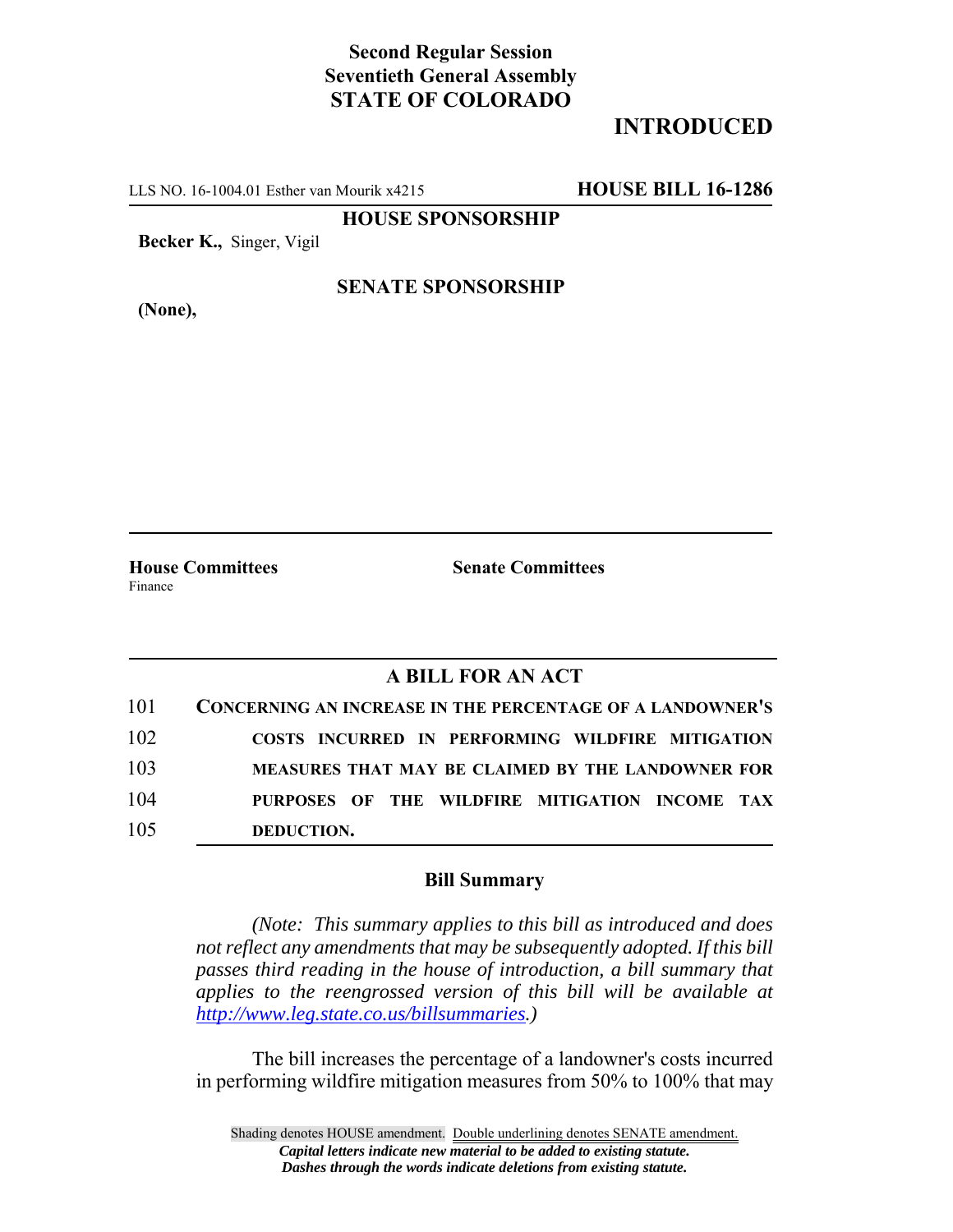be claimed by the landowner for purposes of the wildfire mitigation income tax deduction.

 *Be it enacted by the General Assembly of the State of Colorado:* **SECTION 1. Legislative declaration.** (1) The general assembly hereby finds and declares that: (a) Warm winters, hot and dry summers, severe drought, insect and disease infestations, years of fire suppression, and population growth in the wildland-urban interface continue to increase wildfire risk and the potential for catastrophic wildfires in Colorado; (b) Mitigating wildfire risk by creating a defensible space around structures is imperative not only to the home and the homeowner, but also to the homeowner's community and to the safety of the firefighters called to defend a home from a wildfire; (c) By creating an adequate defensible space around structures, a homeowner can give firefighters the safest and best chance to defend the home from a wildfire; and (d) Increasing the amount of the existing income tax deduction available for a taxpayer for the costs of wildfire mitigation measures that the taxpayer incurs is sound public policy. **SECTION 2.** In Colorado Revised Statutes, 39-22-104, **amend** (4) (n.5) (I) (A); and **add** (4) (n.5) (I) (A.5) as follows: **39-22-104. Income tax imposed on individuals, estates, and trusts - single rate - definitions - repeal.** (4) There shall be subtracted from federal taxable income:  $(n.5)(I)(A)$  For income tax years commencing on or after January 24 1, 2014, but prior to  $\frac{1}{2025}$  JANUARY 1, 2017, AND FOR INCOME TAX YEARS COMMENCING ON OR AFTER JANUARY 1, 2020, BUT PRIOR TO